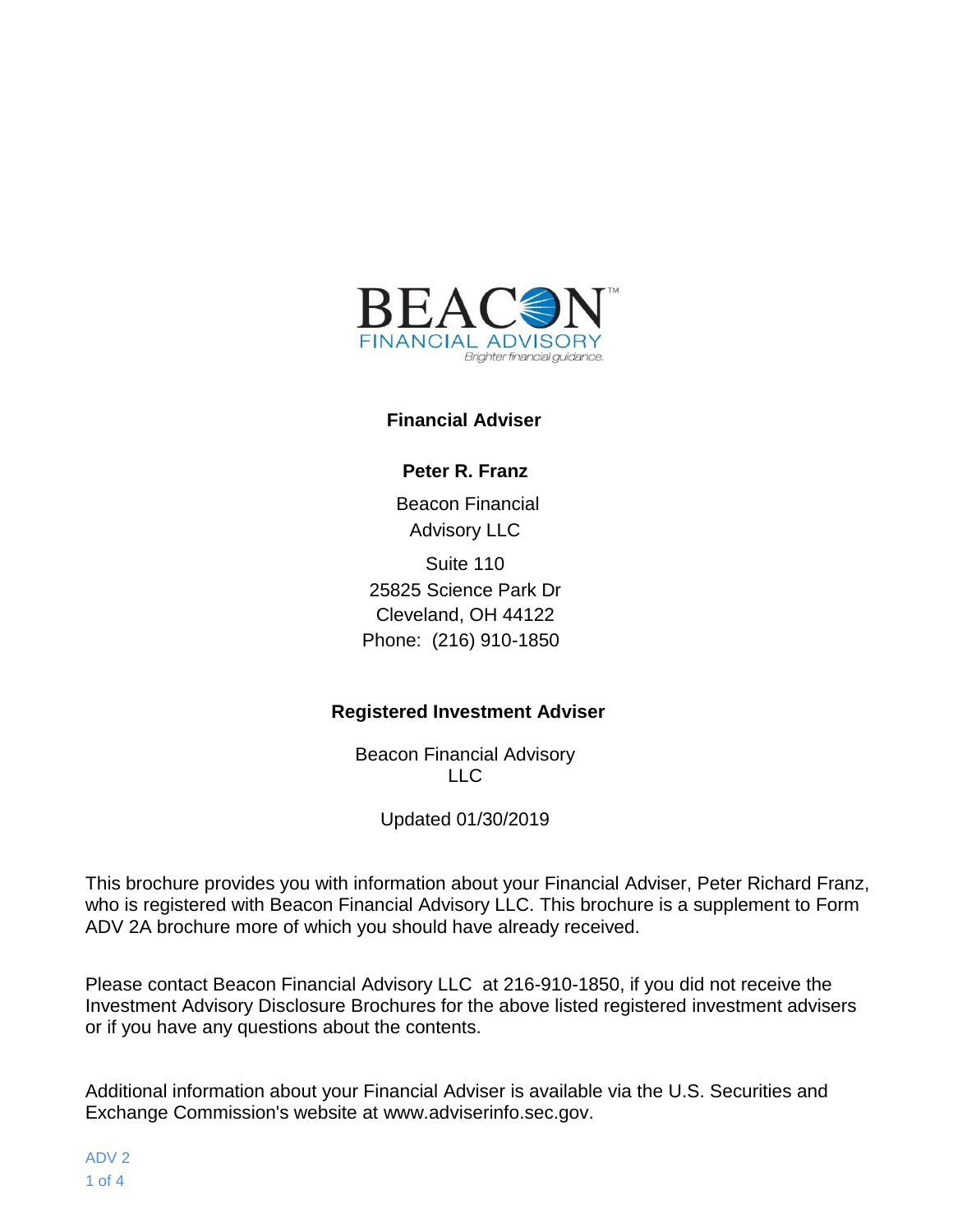# **EDUCATIONAL BACKGROUND & BUSINESS EXPERIENCE**

Peter Richard Franz Year of Birth: 1981

# **Education**

Wittenberg University, B.S., 2004

#### **Business Experience**

- Financial Adviser (IAR), Beacon Financial Advisory and Capital Analyst, August 2018 Present
- Registered Representative, Northern Lights Distributors, January 2018 - July 2018
- Investment Adviser Representative, Boyd Watterson Asset Mgmt, 2016 - July 2018
- Financial Adviser and Registered Rep, Lincoln Investment Planners and Capital Analyst and Beacon Financial Advisory, 2013 - 2016
- Financial Adviser and Registered Rep, Securities America, 2007 2013

## **Professional Licenses/Designations**

Mr. Franz holds and maintains the appropriate securities and insurance licenses and registrations required to engage in the offering of securities and insurance products.

In addition, Mr. Franz holds and maintains the following professional designation(s):

## **Chartered Financial Analyst (CFA)**

Designation Status: Currently offered and recognized by the issuing organization Issuing Organization: CFA Society Prerequisites/Experience Required: Three years of full-time business experience within the five years preceding the awarding of the designation

Examination Type: Series of 3 exams, held annually

Continuing Education/Experience Requirements: none

## **Certified Financial Planner (CFP®)**

Designation Status: Currently offered and recognized by the issuing organization Issuing Organization: CFP

Prerequisites/Experience Required: Three years of full-time business experience within the five years preceding the awarding of the designation

Examination Type: Final proctored exam

Continuing Education/Experience Requirements: 30 CE credits every two years

## **DISCIPLINARY INFORMATION**

Mr. Franz has no material legal or disciplinary events to report.

# **OTHER BUSINESS ACTIVITIES**

**Capital Analyst - Investment Adviser Representative -** Mr. Franz is an investment Adviser representative with Capital Analyst Inc. and Beacon Financial Advisory. Capital Analysts provides incentives, such as sales conferences, for financial advisers, the eligibility for which may be based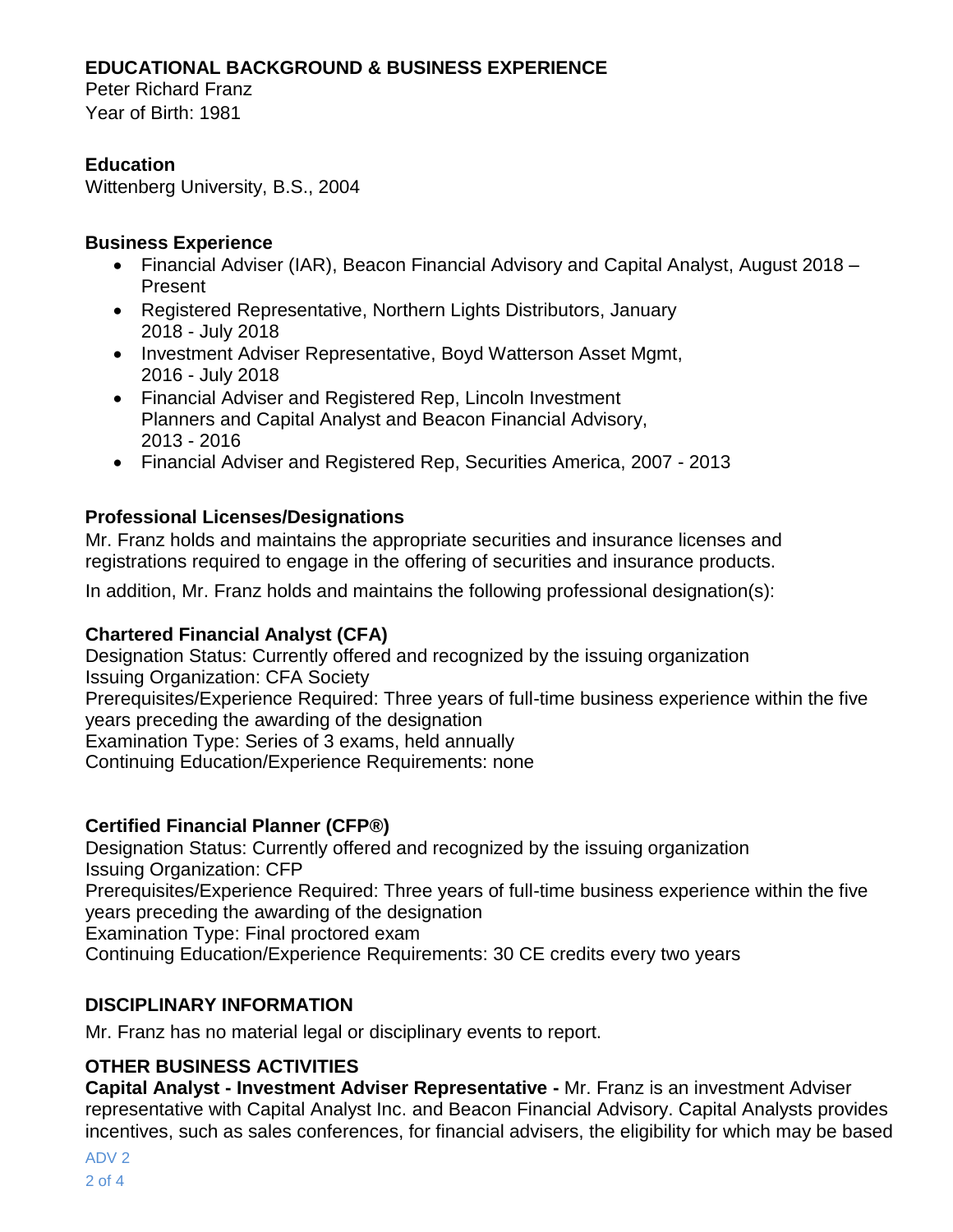on the number of advisory accounts or the total assets under management. This may present a potential conflict of interest. Capital Analysts hold their Financial Advisers to a Code of Ethics and owe a fiduciary duty to all clients. Both firms require your Financial Adviser to place your interests above his or her own at all times and to avoid any recommendation that would not be in your best interest. It is each financial adviser's responsibility to understand and adhere to the requirements of the Code of Ethics, as well as applicable laws, regulations, and rules.

**Independent Insurance Agent** - Mr. Franz is licensed through an independent agency to solicit, offer and sell insurance products. Your adviser may be appointed with various insurance companies. Mr. Franz may receive separate, yet customary commission and other financial incentive compensation resulting from the purchases and sales of insurance products. You are under no obligation to purchase insurance products through Mr. Franz.

**Beacon CFO – DBA-** From time to time, Mr. Franz may offer clients advice or products from those activities and clients should be aware that these services may involve a conflict of interest. Beacon Financial Advisory LLC always acts in the best interest of the client and clients are in no way required to the services of any representative of Beacon Financial Advisory LLC in connection with such individual's activities outside of Beacon Financial Advisory LLC.

The above companies are independent and not affiliated with the registered investment adviser.

#### **Non-Investment Related Activity**

- Foundation for Geauga Parks Member of Investment Committee
- Federated Church of chagrin Falls Legacy Committee Member
- Greater Cleveland Habitat for Humanity Serves as member of Finance Committee
- Wrestlers in Business, Cleveland Chapter Serves as Board Member
- Chagrin Falls Athletic Association Wrestling Coach and Board Member

No client is under any obligation to purchase any non-investment related activities from Peter R. Franz. These companies are independent and not affiliated with the registered investment adviser.

## **ADDITIONAL COMPENSATION**

Your adviser's involvement in other business activities as described above defines additional activities for which your adviser could recommend other products or services to you. This creates a potential conflict of interest for your adviser to promote these products or services in addition to the advisory services.

The registered investment adviser holds your adviser to a Code of Ethics and a fiduciary duty to advisory clients. The registered investment adviser requires your adviser to place your interests above their own at all times and to avoid any recommendation that would not be in your best interest. It is each adviser's responsibility to understand and adhere to the requirements of the Code of Ethics, as well as applicable laws, regulations, and rules.

ADV 2 3 of 4 Perceived or actual conflicts of interest that may arise in relation to advisory services are